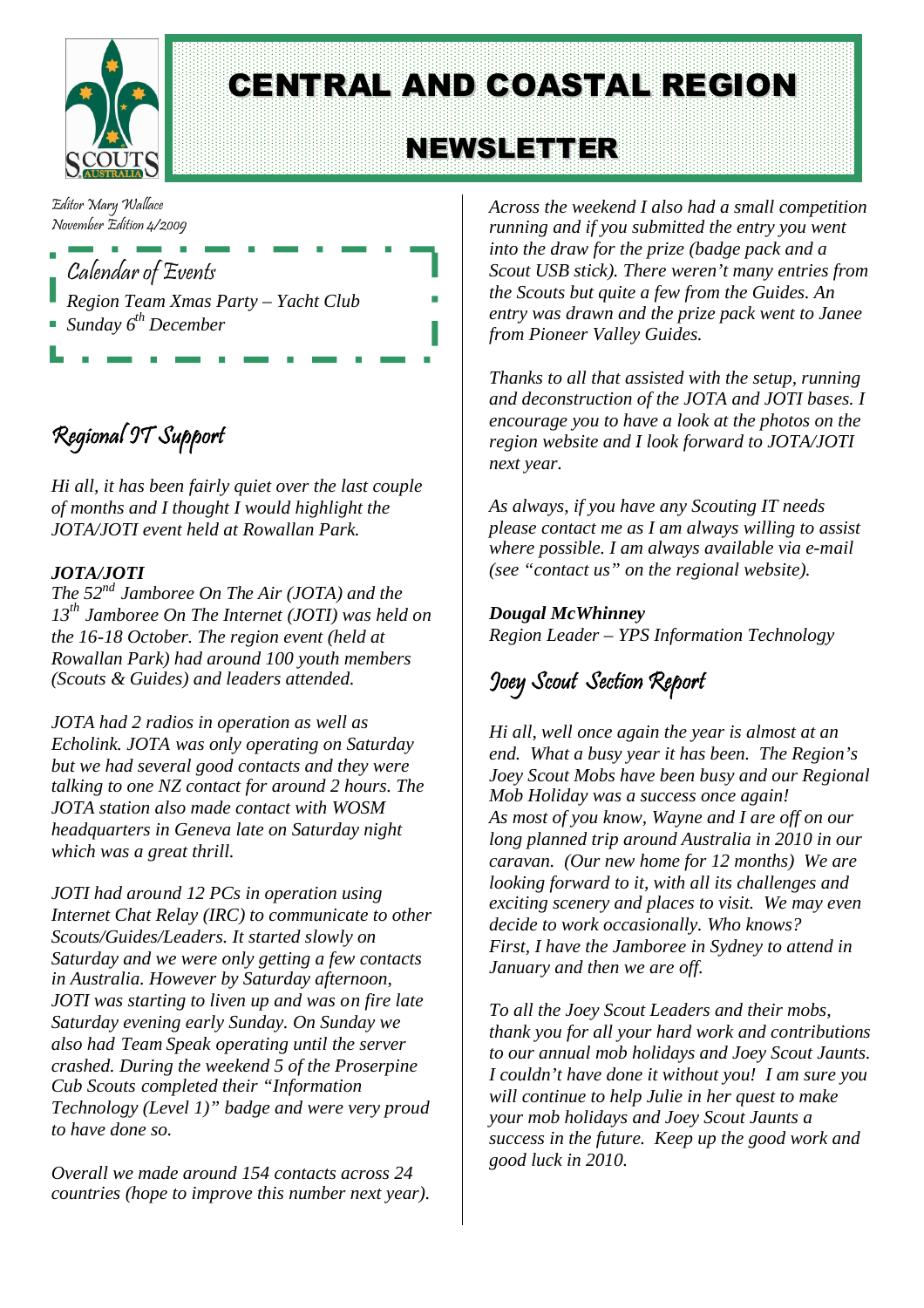*I would like to wish everyone a safe and happy Christmas and New Year. Enjoy the rest! You deserve it.*

*Whilst we are traveling next year, you will be able to catch up with us on Facebook or by email. Our traveling email for 2010 is: [wendy\\_wayne@hotmail.com](mailto:wendy_wayne@hotmail.com) [We look forward to catching up](mailto:wendy_wayne@hotmail.com) with you all on*

*our return. Until then, Keep HOPping!*

*Wendy Harm (Wallaby) Region Leader Joey Scouts.*

### Cub Scout Section Report

*The final activity on the calendar was the Cub Scout Leadership Course held on Sat 10th October at Rowallan Park. This activity had a good attendance from Sarina and Whitsunday Coast and Mackay City Central packs.*

*It was a fantastic day of learning and teaching the Cub Scouts skills in Leadership. I was very pleased with the support from the leaders who attended on the day.*

*No further activities are on the calendar for the rest of the year, and I am looking forward to the Jamboree in January where I have been accepted to work on the Medical Team.*

*Julie Thompson (RIKKI) Region Leader Cub Scouts*

### Banksia Den's New Kitchen

*This year, Banksia Scout Group was successfully granted funding from the Queensland Government's Gambling Community Benefit Fund for an upgrade of our electrical system and a new kitchen.*

*Our old kitchen was literally falling apart with every meal coming with a side serve of chipboard. Some of the Banksia Scouts put their hands up to participate in our Kitchen Smash and Crash. With each Scout bringing his or her own smashing equipment, there were soon hammers large and small swinging madly. The kitchen was demolished in less than an hour. Clean up took a little longer. The Scouts were rewarded with a Fish and Chip dinner.*

*The next day the new kitchen was installed, and we can't be happier. Banksia Scout Group would like to thank our hammer wielding Scouts and the Queensland Government Gambling Community Benefit Fund.*







#### **BANKSIA SCOUT GROUP**

The Banksia Scout Group Kitchen and Updated Electrical System was made possible through funding from the Queensland Government's Gambling Community Benefit Fund and was completed on 28<sup>th</sup> August 2009



*Jo Timms Group Leader, Banksia Scout Group*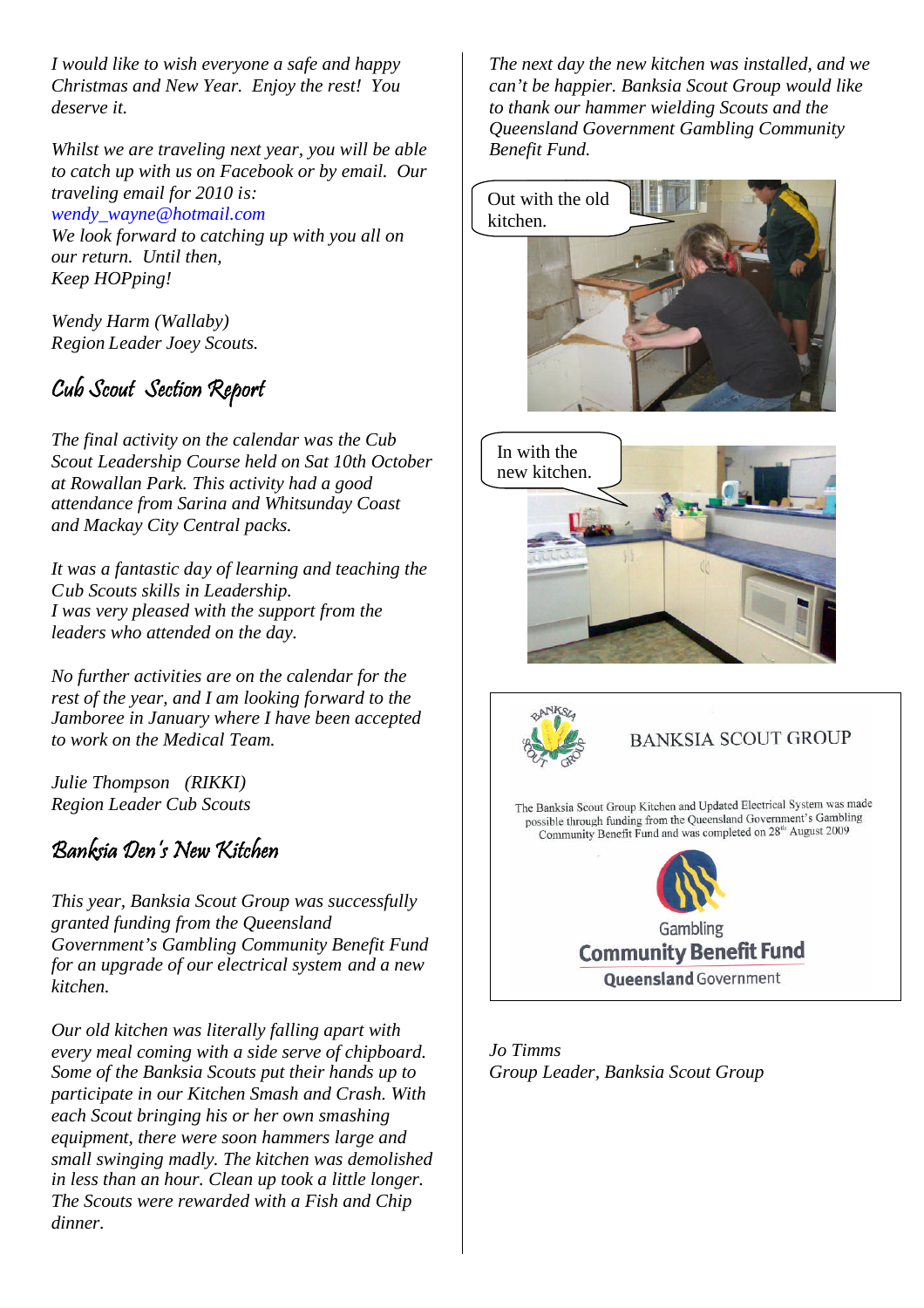### Whitsunday Scout Group

*The Whitsunday Coast Scout Group has had another busy term and we are all looking forward to the break. I have had quite a few enquiries for Joey Scouts but no one putting their hands up for leadership of the section. Hopefully in the New Year we will be able to start that section up again. The Cub Scouts have been working on boomerang work and we have invested 3 new Cub Scouts with another just signed up so hopefully in the new year this will continue to increase. Three Cub Scouts Emma, Josh and Hamish all attended the Cub Scout Leadership Course.*

*My Leaders have done a first aid course and are all looking forward to training in the New Year.*

*The Cub Scouts are having their breakup at the Lagoon with Pizza and maybe work on their swimming achievement badges.*

*The scouts have worked so hard in preparation for the Jamboree and two have successfully received their pioneer cords and two more are nearly there. This term as a congratulations for the hard work they are just having fun, going to the Gym with personal trainer, playing squash and having one last camp with tennis and swimming on the agenda. Ryan went to the Sunshine Coast to meet our troop from Kawana for the Jamboree and had a weekend of fun meeting the leaders and the other 30 youth going. While he was there Lachlan and Raul attended the scout leadership course at Rowallan Park for the whole weekend.*

*Mary Bicanic (committee secretary) organized almost single handedly one of our biggest fundraisers that I know of in October to finish off the fundraising for the year for the Scout Jamboree. Mary is also coming on the Jamboree as a Service Leader.*

*We held a boys verses men bachelor auction at an outdoor restaurant in a caravan park so it had the scouting feel. The scouts were carried in by the bachelors on chariots that scouts built to start the entertainment. We had the Porters truck as our stage and we had challenges between the scouts and the Bachelors- including physical challenges of pushups, tying reef knots with snakes, construction with kinder surprise toys, singing the national anthem, erecting tents, asked questions like which prominent Australians have*

*been Scouts. There were two teams of bachelors and the four scouts the bachelors had to perform some challenges and select a scout to assist them. The questions were based on the Scout Law i.e. 1.Trustworthy- what is formal handshake of a scout?*

*2.Loyal- How old is the scouting movement? 4. Friendly-What is Harmony day? Then there were some fun ones like what ingredients are in Anzac Biscuits, match up the Australian State flags. At 9.00pm after the entertainment the Scouts went home and then the Bachelor bidding began. Each bachelor was auctioned with a dinner voucher. The bidding on all bachelors started at \$45, some went for up to \$100. In amongst the bachelor bidding we also had prices for the couples and ones not interested in Bachelors like Helicopter and reef trips, meals and accommodation vouchers and massage and beauty treatments. The night was a great success; it cost \$35 per person and included spit roast dinner. We sold approx 60 tickets with some walk in's on the night. Combined dinner profit and auction profit the group made approximately \$3,000. It was a great success and everyone is still talking about it. I would like to acknowledge Mary's months of organizing and the parents assistance for the night also a big thank you to everyone that donated things for the night- truck, lights, sound equipment, tables & chairs, prizes, bachelors and the MC. The scouts had a ball showing off their skills being with the big boys on stage competing. It was a great way to finish off our huge fundraising year. To date the Scouts have raised approx \$9,000 to go towards the Jamboree fees.*



*Scouts verses Bachelors*

*The group has one more fundraiser of the Carols on the Beach, selling hotdogs, drinks and glow sticks. Last weekend we held a trash & treasure*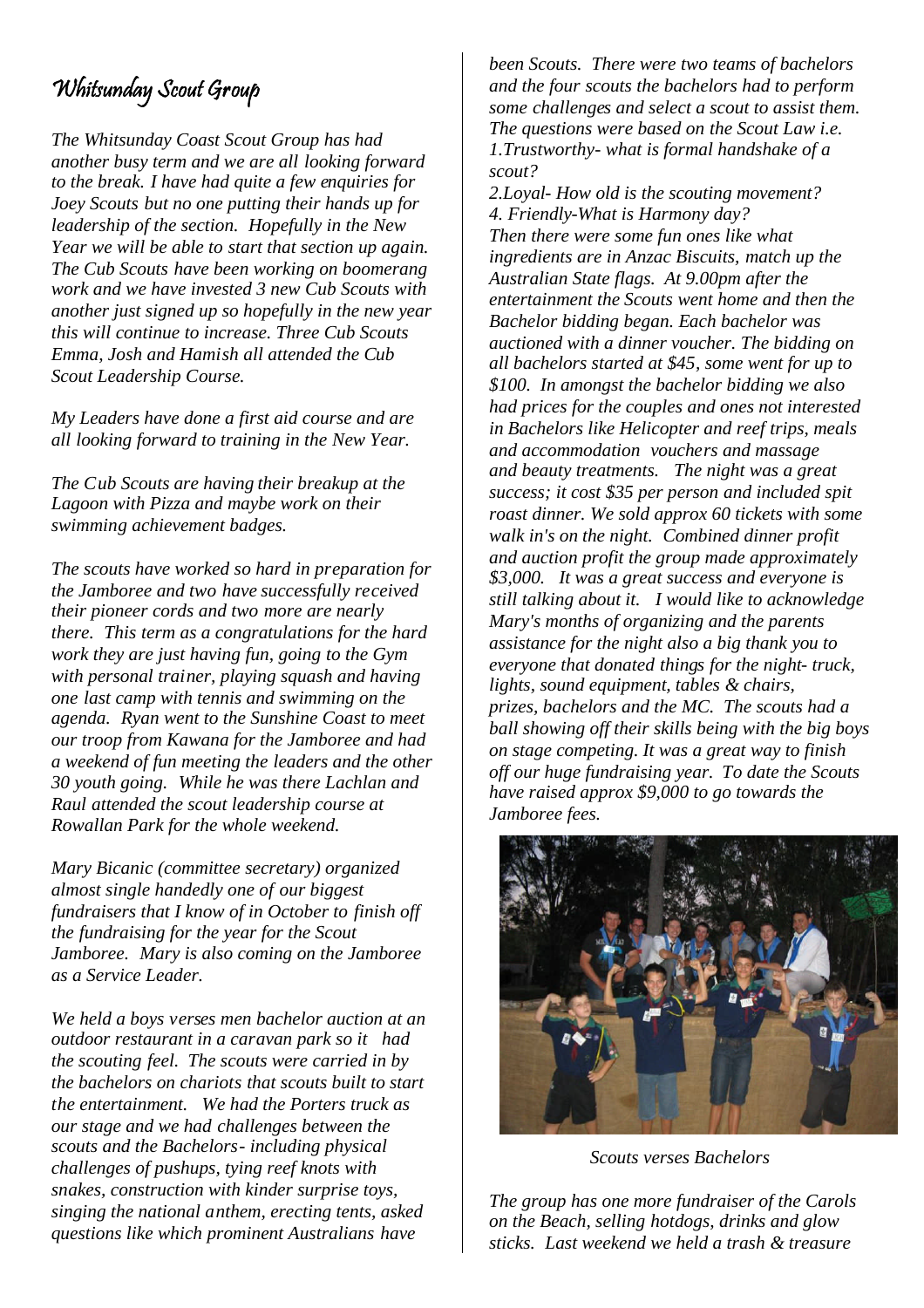*with stalls available for public and goods could be donated for scouts to sell, what was not sold we then did a good turn and donated to the neighbourhood centre just in time for Christmas.*

*I would like to finish my article with a thank you to the Region team for their support this year, Brian for assisting me while Lance was unavailable and being available to come to us if needed, Tim and Ken for coming to our open day and setting up rope bridge, THE SCOUTFEST-Jane for your hard work, Margaret for making the training happen this year for us, Mary for printing the newsletter articles, Wendy for her local support and to the other groups in the Region for their advice, program ideas, donation of goods, joining us for activities and including us in your camps and programs. Thanks Lance for your support. I hope we can all continue this scouting friendship and support in the New Year. I hope you have a great Christmas breakup and a well deserved break, those going to the Jamboree I will see you there.*

#### *Kathy Ball Group Leader Whitsunday Coast Group*



*Whitsunday Scout Group Youth Members and Leaders*

### Bowen Scout Group

*As the year in Bowen draws to a close and our youth look forward to Christmas (as are our Leaders!), we can look back at the year that was and marvel at what we have achieved.*

*Whilst our numbers have grown to 10 Cub Scouts and 16 Scouts under 13yo, our Leader numbers continued to shrink. Our Leaders this year (Alison, Brendan and Joe) are deserving of a very big*

*thank you from the youth as the programs they have delivered have been good enough to keep the youth coming back for more. We have already said goodbye to Brendan and Alison will be leaving us at year's end.*

*Our Cub Scouts will have had 4 nights away and our Scouts 10 nights. The youth will have performed service in many ways – particularly they have participated in the Australia Day, Anzac Day, Million Paws, Clean Up Australia and Landcare tree planting activities as well as monitored our sea grass beds regularly throughout the year in tandem with the community.*

*They have earned a broad range of Boomerangs, Targets and proficiency badges as well as Red Cords, and PA's.*

*Without doubt, Scoutfest has been voted best 'away' camp of the year – thank you to all who made it possible. The highlight for me was watching our older scouts dancing at the bush dance and yes, that arm was fractured – a caste was required for 6 weeks following.*

*We have noticed the grounds of our Scout Den worn bare this winter – never happened before. We put it down to 2 large groups of youth twice a week playing games and wearing it thin. This is a good sign!*

*I have been fortunate this year by being able to step into the SL role and have found great pleasure in watching our Scouts have fun as a troop. It is becoming quite a challenge for me to keep that 'fun' coming week after week and I will admit, I am really looking forward to the holidays. I have learned firsthand though, the crucial factor in Scouting is the 'fun' - for Leaders and youth alike. Without it, there is no point being there.*

*To all those throughout the region who have contributed to making it fun for the Bowen youth – our thanks. You make our task so much simpler by giving us more choices and by bringing the youth from widespread groups together. I am well aware of how much work you willingly put in for what at times seems little return. Please know your efforts are appreciated.*

*To those within Bowen who have helped make it fun also our thanks - with a particularly large thank you to our Rovers without whom we would have really struggled.*